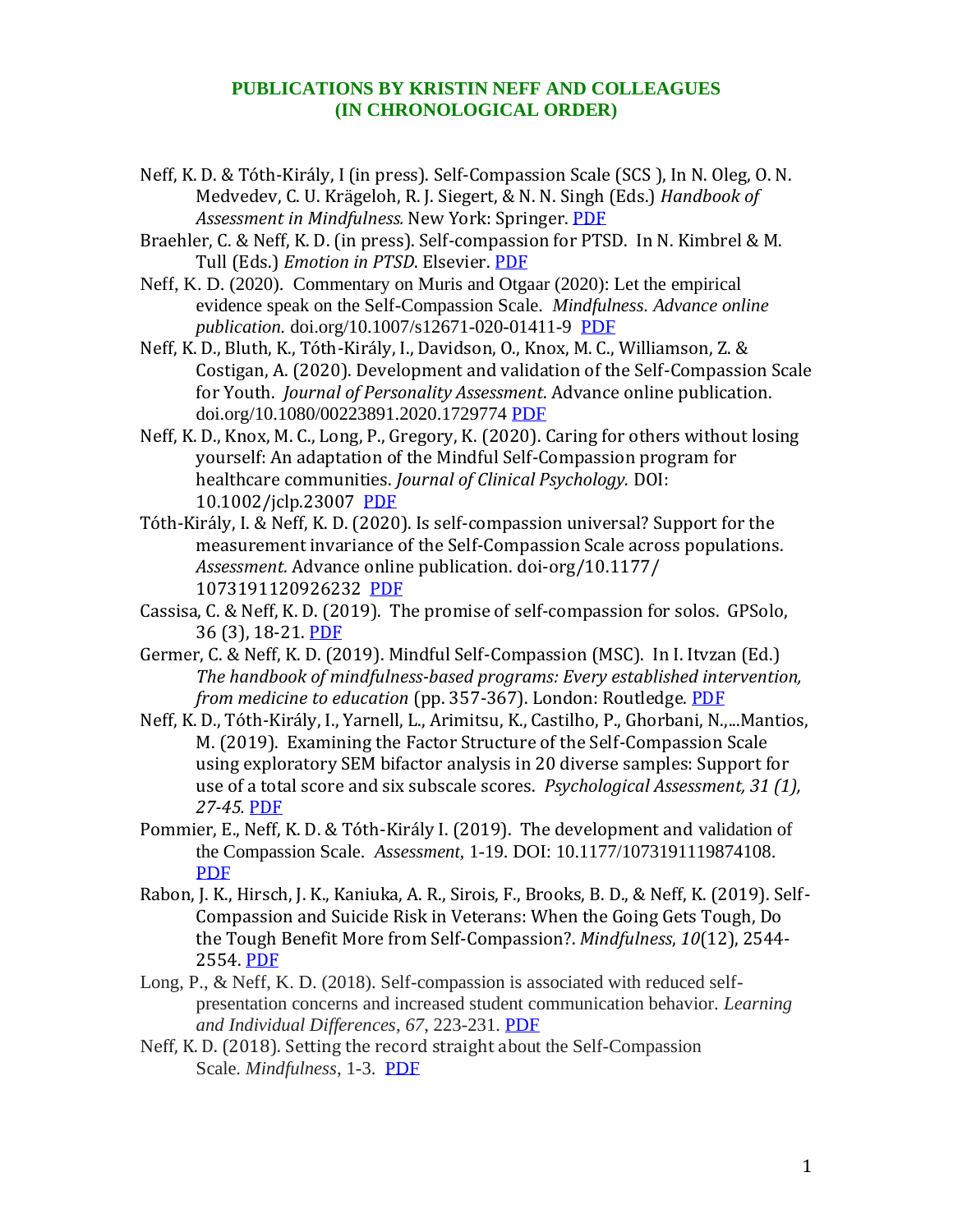- Neff, K. D., Long, P. Knox, M., Davidson, O., Kuchar, A., Costigan, A., Williamson, Z., Rohleder, N., Tóth-Király, I., & Breines, J. (2018). The forest and the trees: Examining the association of self-compassion and its positive and negative components with psychological functioning. *Self and Identity.* 17 (6), *627- 645.* [PDF](https://self-compassion.org/wp-content/uploads/2018/10/NeffLongetal2018.pdf)
- Neff, K. D., Tóth-Király I., Colisomo, K. (2018). Self-compassion is best measured as a global construct and is overlapping with but distinct from neuroticism: A response to Pfattheicher, Geiger, Hartung, Weiss, and Schindler (2017)*. European Journal of Personality, 1-22.* DOI: 10.1002/per.2148 [PDF](https://self-compassion.org/wp-content/uploads/2018/10/neff2018ejp.pdf)
- Shapiro, S., Siegel, R. & Neff, K. (2018). Paradoxes of mindfulness. *Mindfulness. 1-9.*  [PDF](https://self-compassion.org/wp-content/uploads/2019/06/Shapiro2018.pdf)
- Yarnell, L. M., Neff, K. D., Davidson, O. A., & Mullarkey, M. (2018). Gender differences in self-compassion: Examining the role of gender role orientation. *Mindfulness*, 1-17. [PDF](https://self-compassion.org/wp-content/uploads/2018/12/Yarnell2018.pdf)
- McGehee, P., Germer, C. & Neff, K. D. (2017). Core values in Mindful Self-Compassion. In L. M. Monteiro, R. F. Musten & J. C. Compson (Eds.) *A practitioner's guide to mindfulness and ethics (pp. 279-294)*. New York: Springer. [PDF](https://self-compassion.org/wp-content/uploads/2019/09/McGehee2017.pdf)
- Neff, K. D. & Germer, C. (2017). Self-Compassion and Psychological Wellbeing. In J. Doty (Ed.) *Oxford Handbook of Compassion Science,* Ch. 27. Oxford University Press. [PDF](http://self-compassion.org/wp-content/uploads/2017/09/Neff.Germer.2017.pdf)
- Neff, K. D., & Knox, M. (2017). Self-Compassion. In V. Zeigler-Hill & T. Shackelford (Ed.), *Encyclopedia of Personality and Individual Differences.* New York: Springer. [PDF](http://self-compassion.org/wp-content/uploads/2017/09/Neff.Knox2017.pdf)
- Neff, K. D., Whittaker, T. & Karl, A. (2017). Evaluating the factor structure of the Self-Compassion Scale in four distinct populations: Is the use of a total selfcompassion score justified? *Journal of Personality Assessment, 99*(6), 596-607*[.](https://self-compassion.org/wp-content/uploads/2018/10/Neff.Whittaker.Karl2016.pdf)* [PDF](https://self-compassion.org/wp-content/uploads/2018/10/Neff.Whittaker.Karl2016.pdf)
- Warren, R., Smeets, E. & Neff, K. D. (2016). Self-criticism and self-compassion: Risk and resilience for psychopathology. *Current Psychiatry,* 15(12), 18-32. [PDF](http://self-compassion.org/wp-content/uploads/2016/12/Self-Criticism.pdf)
- Neff, K. D. (2016). Does Self-Compassion Entail Reduced Self-Judgment, Isolation, and Over-Identification? A Response to Muris, Otgaar, and Petrocchi (2016). *Mindfulness.* Advance online publication. DOI 10.1007/s12671-016-0531 y. [PDF](http://self-compassion.org/wp-content/uploads/2016/04/Neff2016b-1.pdf)
- Neff, K. D. (2016). The Self-Compassion Scale is a valid and theoretically coherent measure of self-compassion. *Mindfulness*, 7(1), 264-274. [PDF](http://self-compassion.org/wp-content/uploads/2015/12/ScaleMindfulness.pdf)
- Neff, K. D. & Davidson, O. (2016). Self-compassion: Embracing suffering with kindness. In I. Ivtzan & T. Lomas (Eds.), *Mindfulness in Positive Psychology* (pp. 37-50). Rutledge. [PDF](http://self-compassion.org/wp-content/uploads/2016/07/Neff-and-Davidson.2016.pdf)
- Neff, K., D., & Seppala, E. (2016). Compassion, Well-Being, and the Hypoegoic Self. In K. W. Brown & M. Leary (Eds), *Oxford Handbook of Hypo-egoic Phenomena: Theory and Research on the Quiet Ego (pp. 189 -202)*. Oxford University Press. [PDF](http://self-compassion.org/wp-content/uploads/2017/01/Neff-Seppala-chap-compassion-in-press.pdf)
- Dahm, K., Meyer, E. C., Neff, K. D., Kimbrel, N. A., Gulliver, S. B., & Morissette, S. B (2015). Mindfulness, self-compassion, posttraumatic stress disorder symptoms, and functional disability in U.S. Iraq and Afghanistan war veterans. *Journal of Traumatic Stress,* (ahead-of-print), *1-5.* [PDF](http://self-compassion.org/wp-content/uploads/2015/12/Dahm_et_al.pdf)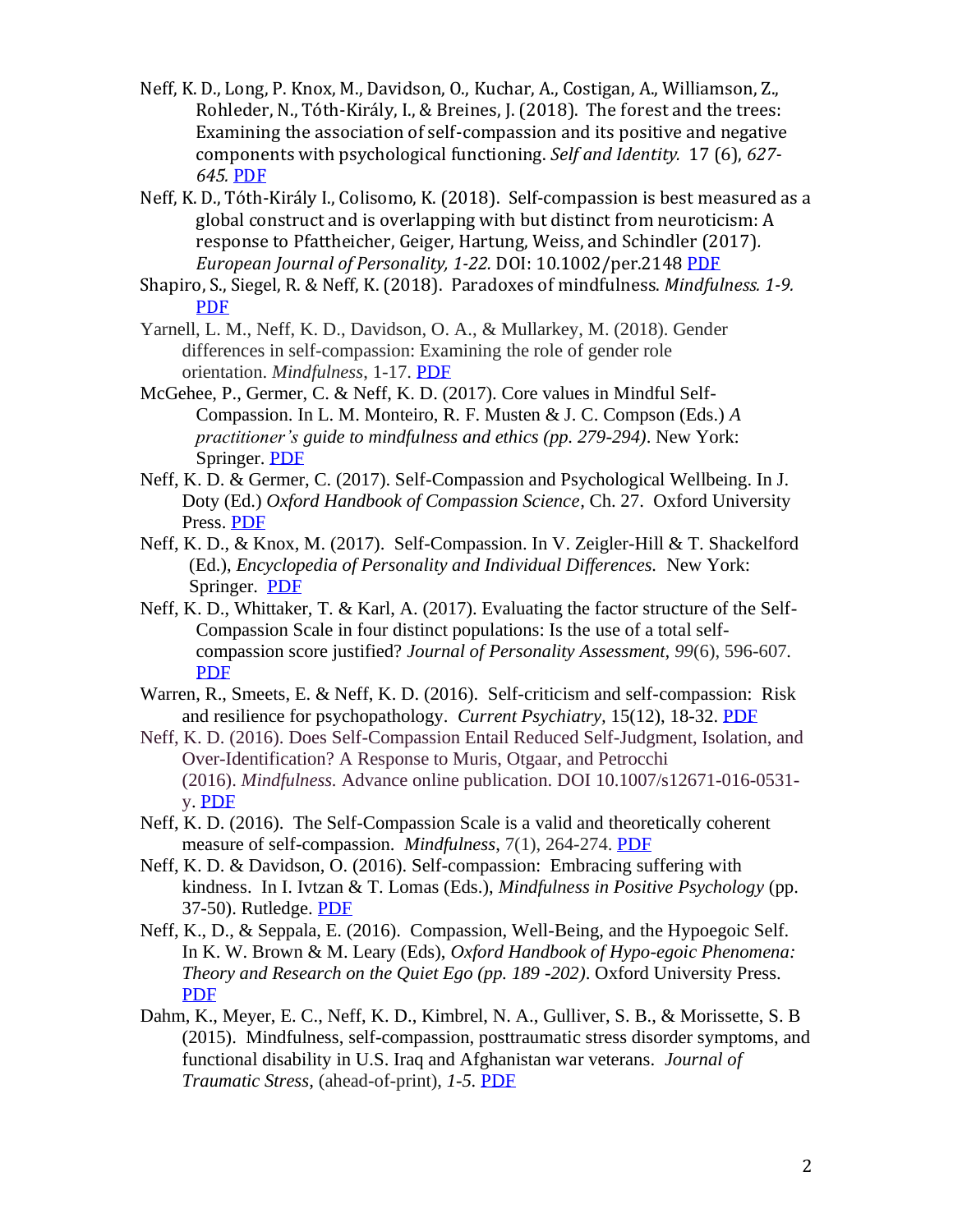- Germer, C. K., & Neff, K. D. (2015). Cultivating self-compassion in trauma survivors. In V. M. Follette, J. Briere, D. Rozelle, J. W. Hopper, D. I. Rome, V. M. Follette, ... D. I. Rome (Eds.) , Mindfulness-oriented interventions for trauma: Integrating contemplative practices (pp. 43-58). New York, NY, US: Guilford Press. [PDF](http://self-compassion.org/wp-content/uploads/2015/08/Germer.Neff_.Trauma.pdf)
- Yarnell, L. M., Stafford, R. E., Neff, K. D., Reilly, E. D., Knox, M. C. & Mullarkey, M. (2015). Meta-analysis of gender differences in self-compassion. *Self and Identity*. [PDF](http://self-compassion.org/wp-content/uploads/2015/05/Yarnell.Gender.Self-compassion.pdf)
- Albertson, E. R., Neff, K. D., & Dill-Shackleford, K. E. (2014). Self-Compassion and Body Dissatisfaction in Women: A Randomized Controlled Trial of a Brief Meditation Intervention. *Mindfulness*, 1-11. [PDF](http://self-compassion.org/wp-content/uploads/publications/AlbertsonBodyImage.pdf)
- Lockard, A. J., Hayes, J. A., Neff, K. D. & Locke, B. D. (2014). Self-Compassion Among College Counseling Center Clients: An Examination of Clinical Norms and Group Differences. *Journal of College Counseling, 17,* 249-259*.* [PDF](http://www.self-compassion.org/wp-content/uploads/2015/03/Lockard.Neff_.pdf)
- Neff, K. D., & Costigan, A. P. (2014). Self-compassion, wellbeing, and happiness. *Psychologie in Österreich*, 114-117. [PDF](http://self-compassion.org/wp-content/uploads/publications/Neff&Costigan.pdf)
- Neff, K. D., & Dahm, K. A. (2014). Self-Compassion: What it is, what it does, and how it relates to mindfulness (pp. 121-140). In M. Robinson, B. Meier & B. Ostafin (Eds.) *Mindfulness and Self-Regulation*. New York: Springer. [PDF](http://self-compassion.org/wp-content/uploads/publications/Mindfulness_and_SC_chapter_in_press.pdf)
- Neff, K. D., & Faso, D. J. (2014). Self-Compassion and Well-Being in Parents of Children with Autism. *Mindfulness*, 1-10. [PDF](http://www.self-compassion.org/wp-content/uploads/2015/03/Neff.Faso_.pdf)
- Smeets, E., Neff, K., Alberts, H., & Peters, M. (2014). Meeting Suffering With Kindness: Effects of a Brief Self-Compassion Intervention for Female College Students. *Journal of clinical psychology*, *70*(9), 794-807. [PDF](http://self-compassion.org/wp-content/uploads/publications/Smeets3week.pdf)
- Germer, C. K., & Neff, K. D. (2013). Self-compassion in clinical practice. *Journal Of Clinical Psychology, 69(8*), 856-867. doi:10.1002/jclp.22021 [PDF](http://self-compassion.org/wp-content/uploads/publications/germer.neff.pdf)
- Germer, C. & Neff, K. (2013). The Mindful Self-Compassion training program. In T. Singer & M. Bolz (Eds.) *Compassion: Bridging theory and practice: A multimedia book* (pp. 365-396). Leipzig, Germany: Max-Planck Institute. [PDF](http://www.compassion-training.org/?lang=en&page=home)
- Neff, K. D., Beretvas, S. N. (2013). The role of self-compassion in romantic relationships. *Self and Identity, 12(1),* 78-98. [PDF](http://self-compassion.org/wp-content/uploads/publications/Neff.Beretvas.pdf)
- Neff, K. D., & Germer, C. K. (2013). A pilot study and randomized controlled trial of the Mindful Self-Compassion program. *Journal Of Clinical Psychology, 69(1)*, 28- 44. [PDF](http://self-compassion.org/wp-content/uploads/publications/Neff-Germer-MSC-RCT-2012.pdf)
- Neff, K. & Germer, C. (2013). Being kind to yourself: The science of self-compassion. In T. Singer & M. Bolz (Eds.) *Compassion: Bridging theory and practice: A multimedia book* (pp. 291-312). Leipzig, Germany: Max-Planck Institute. [PDF](http://www.compassion-training.org/?lang=en&page=home)
- Neff, K. D., Pommier, E. (2013). The relationship between self-compassion and otherfocused concern among college undergraduates, community adults, and practicing meditators. *Self and Identity, 12(2),*160-176. [PDF](http://self-compassion.org/wp-content/uploads/publications/Neff.Pommier.pdf)
- Neff, K., & Tirch, D. (2013). Self-compassion and ACT. In T. B. Kashdan, J. Ciarrochi (Eds.) , Mindfulness, acceptance, and positive psychology: The seven foundations of well-being (pp. 78-106). Oakland, CA US: Context Press/New Harbinger Publications. [PDF](http://self-compassion.org/wp-content/uploads/publications/Chap4_Mindfulness-Acceptance-and-Positive-Psychology_11.06.pdf)
- Neff, K. D. (2012). The science of self-compassion. In C. Germer & R. Siegel (Eds.), *Compassion and Wisdom in Psychotherapy,* 79-92*.* New York: Guilford Press. [PDF](http://self-compassion.org/wp-content/uploads/publications/SC-Germer-Chapter.pdf)
- Yarnell, L. M., Neff, K. D. (2013). Self-compassion, interpersonal conflict resolutions, and well-being. *Self and Identity.* 2:2, 146-159. [PDF](http://self-compassion.org/wp-content/uploads/publications/Yarnell.Neff.pdf)